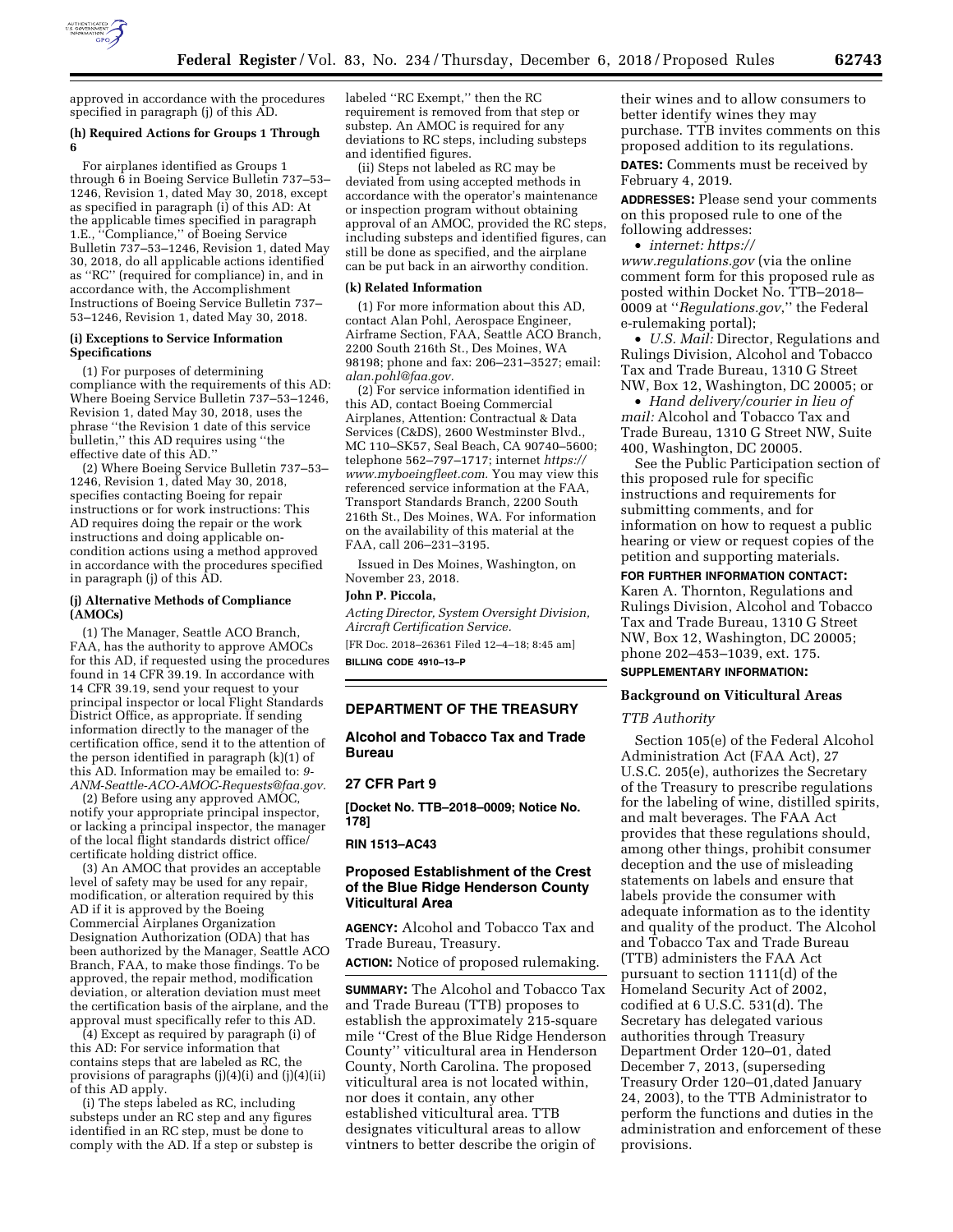Part 4 of the TTB regulations (27 CFR part 4) authorizes TTB to establish definitive viticultural areas and regulate the use of their names as appellations of origin on wine labels and in wine advertisements. Part 9 of the TTB regulations (27 CFR part 9) sets forth standards for the preparation and submission of petitions for the establishment or modification of American viticultural areas (AVAs) and lists the approved AVAs.

#### *Definition*

Section 4.25(e)(1)(i) of the TTB regulations  $(27 \text{ CFR } 4.25(e)(1)(i))$  defines a viticultural area for American wine as a delimited grape-growing region having distinguishing features, as described in part 9 of the regulations, and a name and a delineated boundary, as established in part 9 of the regulations. These designations allow vintners and consumers to attribute a given quality, reputation, or other characteristic of a wine made from grapes grown in an area to the wine's geographic origin. The establishment of AVAs allows vintners to describe more accurately the origin of their wines to consumers and helps consumers to identify wines they may purchase. Establishment of an AVA is neither an approval nor an endorsement by TTB of the wine produced in that area.

#### *Requirements*

Section 4.25(e)(2) of the TTB regulations (27 CFR 4.25(e)(2)) outlines the procedure for proposing an AVA and provides that any interested party may petition TTB to establish a grapegrowing region as an AVA. Section 9.12 of the TTB regulations (27 CFR 9.12) prescribes standards for petitions for the establishment or modification of AVAs. Petitions to establish an AVA must include the following:

• Evidence that the area within the proposed AVA boundary is nationally or locally known by the AVA name specified in the petition;

• An explanation of the basis for defining the boundary of the proposed AVA;

• A narrative description of the features of the proposed AVA affecting viticulture, such as climate, geology, soils, physical features, and elevation, that make the proposed AVA distinctive and distinguish it from adjacent areas outside the proposed AVA boundary;

• The appropriate United States Geological Survey (USGS) map(s) showing the location of the proposed AVA, with the boundary of the proposed AVA clearly drawn thereon; and

• A detailed narrative description of the proposed AVA boundary based on USGS map markings.

# **Crest of the Blue Ridge Henderson County Petition**

TTB received a petition from Mark Williams, the executive director of Agribusiness Henderson County, and Barbara Walker, the county extension support specialist for North Carolina Cooperative Extension, on behalf of local grape growers and winemakers, proposing to establish the approximately 215-square mile ''Crest of the Blue Ridge Henderson County'' AVA. The proposed AVA has 14 commercial vineyards, covering a total of approximately 70 acres. According to the petition, several existing vineyards are planning to expand by a total of 55 additional acres in the next 5 years. In addition, there are two wineries located within the proposed AVA.

According to the petition, the distinguishing features of the proposed Crest of the Blue Ridge Henderson County AVA are its climate and topography—specifically its elevation. Unless otherwise noted, all information and data pertaining to the proposed AVA contained in this proposed rule comes from the petition for the proposed Crest of the Blue Ridge Henderson County AVA and its supporting exhibits.

#### *Name Evidence*

The proposed Crest of the Blue Ridge Henderson County AVA straddles the ridgeline that forms the crest of the Blue Ridge Mountains. The ridgeline forming the crest of the Blue Ridge is marked and labeled on eight of the nine U.S.G.S. topographic maps used to form the boundary of the proposed AVA. Because the entire crest covers a multi-State region that is significantly larger than the proposed AVA, the petitioners added ''Henderson County'' to the proposed name in order to identify the location of the proposed AVA more specifically. TTB is not requiring the addition of ''North Carolina'' to the proposed name because TTB is not aware of the crest of the Blue Ridge Mountains running through any other county named Henderson County.

According to the petition, the term ''Crest of the Blue Ridge'' was first used by Colonel Joseph Pratt, who was the chief of the North Carolina Geological and Economic Survey from 1906 to 1923.1 In 197, Pratt proposed creating a

scenic road and chain of tourist hotels atop or adjacent to the summit of the Blue Ridge Mountains. Pratt named the project the ''Crest of the Blue Ridge Highway.'' Several small sections of the road were built, but the start of World War I interrupted the work, and completion was put on hold. In the end, the project was never completed, but the term ''Crest of the Blue Ridge'' survived and remains in widespread, present-day use to describe areas of the Southern Appalachians, especially in North Carolina.

The petition included examples of current use of the term ''Crest of the Blue Ridge'' to describe the region of the proposed AVA. Henderson County is also often promoted as the Crest of the Blue Ridge Agricultural Area for its variety of commercial agricultural products. For example, the Henderson County Tourism Development Authority's ''Cheers Trail'' publication, which advertises commercial breweries, cideries, and wineries in the county, notes that all the producers on the trail are ''located in Henderson County in the Crest of the Blue Ridge Agricultural Area."<sup>2</sup> The county also promotes its apple orchards with its Crest of the Blue Ridge Orchard Trail guide.3 Agribusiness Henderson County, a local non-profit agriculture and agri-tourism advocate, promotes the county's farm businesses through its Southern Mountain Fresh brand, which states, ''Enjoy the freshness of the Crest of the Blue Ridge Mountains and sustain our local heritage."<sup>4</sup>

Finally, two wineries with vineyards within the proposed AVA use the term ''Crest of the Blue Ridge'' to describe their locations. Burntshirt Vineyards' website states that its vineyards occupy ''. . . a unique position with two vineyards on both sides of the Eastern Continental Divide on the Crest of the Blue Ridge.'' 5 St. Paul Mountain Vineyards' website describes its vineyards as being ''on the crest of the Blue Ridge in Edneyville.'' 6

*[mitchellnchistory.org/2016/12/21/crest-blue-ridge](http://mitchellnchistory.org/2016/12/21/crest-blue-ridge-highway-parkway-parkway/)[highway-parkway-parkway/.](http://mitchellnchistory.org/2016/12/21/crest-blue-ridge-highway-parkway-parkway/)* 

2Henderson County Tourism Development Authority (site last accessed August 27, 2018), *[http://visithendersonvillenc.org/wp-content/](http://visithendersonvillenc.org/wp-content/uploads/cheers-trail.pdf) [uploads/cheers-trail.pdf.](http://visithendersonvillenc.org/wp-content/uploads/cheers-trail.pdf)* 

3Henderson County Tourism Development Authority (site last accessed August 27, 2018), *[http://visithendersonvillenc.org/wp-content/](http://visithendersonvillenc.org/wp-content/uploads/crest-br-orchard-trail-1.pdf) [uploads/crest-br-orchard-trail-1.pdf.](http://visithendersonvillenc.org/wp-content/uploads/crest-br-orchard-trail-1.pdf)* 

4Agribusiness Henderson County (site last accessed August 27, 2018), *[http://](http://southernmountainfresh.com) [southernmountainfresh.com.](http://southernmountainfresh.com)* 

5Burntshirt Vineyards (site last accessed August

27, 2018), *[http://www.burntshirtvineyards.com/](http://www.burntshirtvineyards.com/info/vineyards)  [info/vineyards.](http://www.burntshirtvineyards.com/info/vineyards)* 

6St. Paul Mountain Vineyards (site last accessed August 27, 2018), *[http://](http://saintpaulmountainvineyards.com/scripts/historyPg.cfm)* 

<sup>1</sup>*See* North Carolina History Project (site last accessed August 27, 2018), *[https://](https://northcarolinahistory.org/encyclopedia/blue-ridge-parkway) [northcarolinahistory.org/encyclopedia/blue-ridge](https://northcarolinahistory.org/encyclopedia/blue-ridge-parkway)[parkway;](https://northcarolinahistory.org/encyclopedia/blue-ridge-parkway) see also* Mitchell County Historical Society (site last accessed August 27, 2018), *[http://](http://mitchellnchistory.org/2016/12/21/crest-blue-ridge-highway-parkway-parkway/)*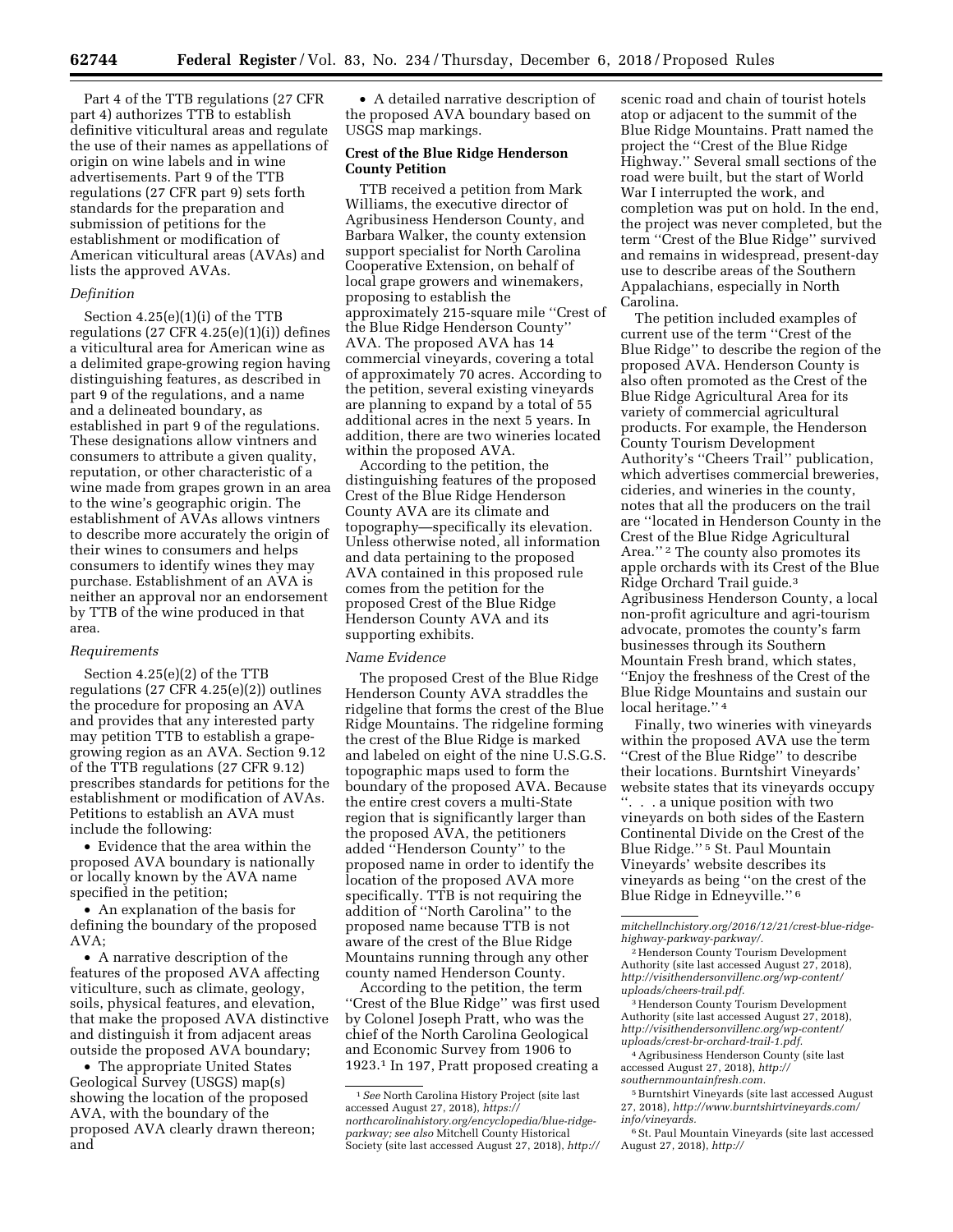# *Boundary Evidence*

The proposed Crest of the Blue Ridge Henderson County AVA is located in Henderson County, North Carolina, and straddles the ridgeline that forms the crest of the Blue Ridge Mountains. To the east and south of the proposed AVA are the low, rolling hills of the Inner Piedmont region. To the west of the proposed AVA are the rugged mountains of the Pisgah National Forest. To the north of the proposed AVA are the Asheville Basin, which is marked by the wide valley of the French Broad River, and the rugged highlands that surround the basin.

# *Distinguishing Features*

The distinguishing features of the proposed Crest of the Blue Ridge Henderson County AVA are its elevation and climate.

# Elevation

The petition describes the proposed Crest of the Blue Ridge Henderson County AVA as straddling two physiographic provinces—the Blue Ridge Escarpment and the Blue Ridge Plateau, which are separated by the Eastern Continental Divide, also known as the Crest of the Blue Ridge. To the north of the proposed AVA are two distinct geomorphic regions: The

# TABLE 1—ELEVATION

Asheville Basin and a region of higher mountains known informally as the ''northern highlands,'' which includes the Black Mountain range and Mount Mitchell, the highest point east of the Mississippi River. To the east and south of the proposed AVA is the Inner Piedmont region. West of the proposed AVA are the rugged mountains of the Pisgah National Forest.

The petition included information about the minimum, maximum, and mean elevations of the proposed Crest of the Blue Ridge Henderson County AVA and each of the surrounding regions. That information is summarized in the following table.

| Region                  | Elevation parameters<br>(in feet) |         |         |  |  |
|-------------------------|-----------------------------------|---------|---------|--|--|
|                         | Minimum                           | Maximum | Mean    |  |  |
|                         | 1.394.4                           | 4.396.3 | 2,361.8 |  |  |
| North (Asheville Basin) | 1.236.9                           | 3.284.1 | 2.147.9 |  |  |
| North (Highlands)       | 1.305.8                           | 6.684.0 | 3,177.8 |  |  |
| East                    | 702.1                             | 3.966.5 | 1.150.9 |  |  |
| South                   | 816.9                             | 3.631.9 | 1,409.5 |  |  |
| West                    | 1.958.7                           | 5.715.2 | 2.769.9 |  |  |

The data in Table 1 shows that the proposed AVA has elevations that are generally lower than those in the region to the west and in the northern highlands region. The regions to the south and east of the proposed AVA, as well as in the Asheville Basin to the north, are generally lower than the proposed AVA. According to the petition, elevation plays a major role in determining the temperatures, length of growing season, and precipitation within the proposed AVA. In general, regions at high elevations have cooler temperatures and shorter growing seasons than regions at low elevations. Regions at intermediate elevations, such as the proposed AVA, generally have warmer temperatures and longer growing seasons than neighboring regions within higher elevations, and they have cooler temperatures and

shorter growing seasons than adjacent lower elevations.

# Climate

The petition for the proposed Crest of the Blue Ridge Henderson County AVA included information on several different climate aspects of the proposed AVA and surrounding regions, including average growing season temperatures, average length of growing season, growing degree day zones, and precipitation amounts for the proposed AVA and the surrounding regions. The climate data is based on data generated by the Precipitation-elevation Regressions on Independent Slopes Model (PRISM) Climate Group at Oregon State University.7

## Temperature

First, the petition included information on the average growing

season temperatures of the proposed AVA and the surrounding regions. The petition states that a professor at Southern Oregon University used the average growing season temperatures of major wine producing areas of the world to create four major ''Climate/Maturity Groupings.'' 8 The information was intended to help vineyard owners determine what varietals would ripen the best in their region.9 Using this system, the petitioners calculated the average growing season temperatures of the proposed AVA and the surrounding regions, as well as the percentage of land within each region that fell into each of the climate/maturity groupings, as summarized in Table 2.

*[saintpaulmountainvineyards.com/scripts/](http://saintpaulmountainvineyards.com/scripts/historyPg.cfm)  [historyPg.cfm.](http://saintpaulmountainvineyards.com/scripts/historyPg.cfm)* 

<sup>7</sup>PRISM Climate Group, Oregon State University, *[http://prism.oregonstate.edu.](http://prism.oregonstate.edu)* Data from the PRISM climate data mapping system was used to calculate the average growing season temperatures for the area within the proposed AVA and areas surrounding the proposed AVA. PRISM is a computerized climate mapping system that estimates climate patterns by using data gathered from weather stations, global positioning systems, and remote sensing technologies, along with other

factors such as elevation, longitude, slope angles, and solar aspects. Such ''climate normals'' are only calculated every 10 years and at the time the petition was submitted, the most recent climate normals available were from the period of 1980– 2010. *See* Christopher Daly and Kirk Bryant, June 2013, ''The PRISM Climate and Weather System— An Introduction'' (site last accessed August 27, 2018), *[http://prism.oregonstate.edu/documents/](http://prism.oregonstate.edu/documents/PRISM_history_jun2013.pdf)  PRISM*\_*history*\_*[jun2013.pdf;](http://prism.oregonstate.edu/documents/PRISM_history_jun2013.pdf) see also* Daly et al., February 1994, ''A Statistical-Topographic Model for Mapping Climatological Precipitation over

Mountainous Terrain'' (site last accessed August 27, 2018), *[http://prism.oregonstate.edu/documents/](http://prism.oregonstate.edu/documents/pubs/1994jappclim_mountainPrecip_gibson.pdf)  [pubs/1994jappclim](http://prism.oregonstate.edu/documents/pubs/1994jappclim_mountainPrecip_gibson.pdf)*\_*mountainPrecip*\_*gibson.pdf.* 

<sup>8</sup>*See* GuildSomm, Gregory Jones, ''Climate Grapes, and Wine—Terroir and the Importance of Climate to Winegrape Production,'' August 12, 2015 (site last accessed August 27, 2018), *[https://](https://www.guildsomm.com/public_content/features/articles/b/gregory_jones/posts/climate-grapes-and-wine) [www.guildsomm.com/public](https://www.guildsomm.com/public_content/features/articles/b/gregory_jones/posts/climate-grapes-and-wine)*\_*content/features/ articles/b/gregory*\_*[jones/posts/climate-grapes-and](https://www.guildsomm.com/public_content/features/articles/b/gregory_jones/posts/climate-grapes-and-wine)[wine.](https://www.guildsomm.com/public_content/features/articles/b/gregory_jones/posts/climate-grapes-and-wine)*  9 *Id.*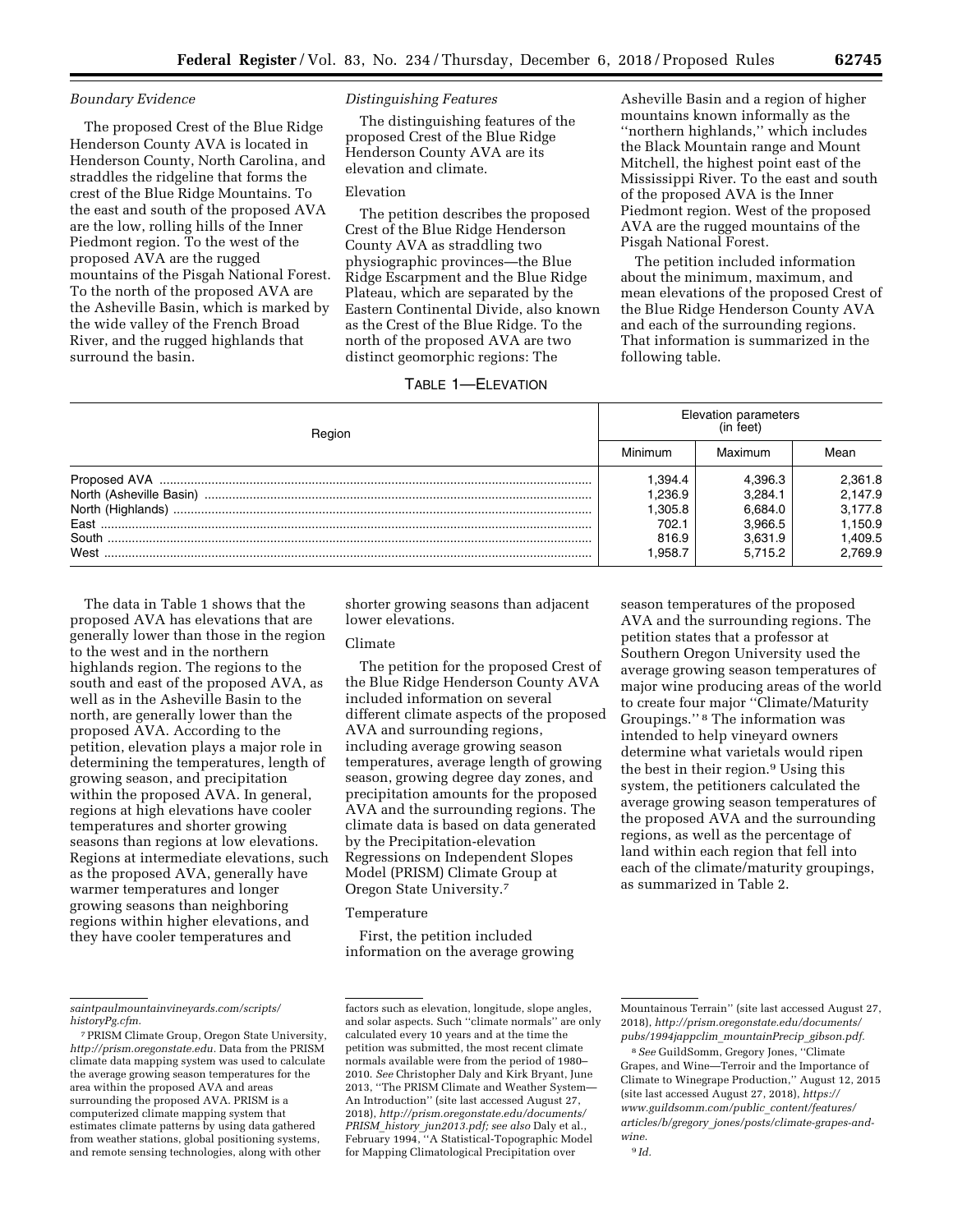| TABLE 2-AVERAGE GROWING SEASON TEMPERATURES |  |  |
|---------------------------------------------|--|--|
|                                             |  |  |

[Degrees Fahrenheit]

|        | Wine grape climate/maturity groupings      |                                       |                         |                       |  |  |
|--------|--------------------------------------------|---------------------------------------|-------------------------|-----------------------|--|--|
| Region | Cool<br>$(55 - 59 \degree F)$              | Intermediate<br>$(59 - 63 \degree F)$ | Warm<br>$(63 - 67)$ °F) | Hot<br>$(67 - 72$ °F) |  |  |
|        | Percentage of Each Region in Each Grouping |                                       |                         |                       |  |  |
|        |                                            |                                       | 94.9                    | 5.1                   |  |  |
|        |                                            |                                       | 97.0                    | 1.3                   |  |  |
|        | 4.0                                        | 66.7                                  | 29.3                    |                       |  |  |
|        |                                            | 4.9                                   | 13.4                    | 81.7                  |  |  |
|        |                                            |                                       | 3.8                     | 96.2                  |  |  |
|        | 5.6                                        | 57.2                                  | 36.5                    | 0.7                   |  |  |

As shown in Table 2, the majority of the proposed Crest of the Blue Ridge Henderson County AVA has average annual growing season temperatures that are in the ''Warm'' grouping. No portion of the proposed AVA falls into the ''Cool'' or ''Intermediate'' groupings. The Ashville Basin region north of the proposed AVA has a larger percentage of land within the ''Warm'' grouping and also has some land that can be classified in the slightly cooler ''Intermediate'' grouping. The highlands region north of the proposed AVA and the region to the west of the proposed AVA are both primarily within the ''Intermediate'' grouping, while the

regions to the south and east of the proposed AVA are mainly within the 'Hot'' grouping. According to the petition, regions in the ''Warm'' grouping are well-suited for growing grape varietals such as Merlot, Cabernet Franc, and Cabernet Sauvignon, which are among the most commonly grown grape varietals within the proposed AVA.

## Growing Season Length 10

As shown in Tables 3 and 4 below, the petition also included data on the length of the growing season within the proposed Crest of the Blue Ridge Henderson County AVA and the surrounding regions. The petition states

# TABLE 3—GROWING SEASON LENGTH

that according to a vineyard site study conducted by the Institute for the Application of Geospatial Technologies and Cornell University's College of Agriculture and Life Sciences,<sup>11</sup> regions with growing seasons shorter than 160 days are generally unsuitable for vineyards because the grapes will not have sufficient time to ripen. Locations with growing seasons of 170 to 180 days are considered ''satisfactory,'' while sites with growing seasons of 180 to 190 days are considered ''good.'' Vineyard locations with growing seasons of over 190 days are considered ''not limited by growing season'' and are generally the most desirable sites.

|                         |                                            | Growing season length in days |         |               |         |         |             |         |         |         |
|-------------------------|--------------------------------------------|-------------------------------|---------|---------------|---------|---------|-------------|---------|---------|---------|
| Region                  | 140-150                                    | 150-160                       | 160-170 | 170-180       | 180-190 | 190-200 | $200 - 210$ | 210-220 | 220-230 | 230–240 |
|                         | Percentage of each region in each category |                               |         |               |         |         |             |         |         |         |
|                         |                                            | x                             | х       | 0.1           | 0.7     | 6.2     | 32.7        | 59.7    | 0.6     | x       |
| North (Asheville Basin) |                                            |                               |         |               |         | 0.1     | 13.5        | 82.8    | 3.6     | x       |
| North (Highlands)       | 0.2                                        | 0.9                           | 2.0     | 5.0           | 21.3    | 27.4    | 40.5        | 2.7     |         | x       |
|                         |                                            |                               |         | $0.2^{\circ}$ | 0.6     | 2.4     | 5.9         | 13.0    | 41.6    | 36.3    |
|                         |                                            |                               | х       |               |         | 0.4     |             | 2.7     | 16.9    | 78.3    |
| West                    |                                            | 1.1                           | 3.9     | 7.9           | 17.5    | 26.4    | 29.5        | 13.3    | 0.4     | x       |

# TABLE 4—MEAN GROWING SEASON LENGTH

| Region                                                                | Growing<br>season<br>length<br>(days)  |
|-----------------------------------------------------------------------|----------------------------------------|
| Proposed AVA<br>North (Asheville Basin)<br>North (Highlands)<br>South | 209<br>213<br>197<br>225<br>231<br>196 |

10The petition defines ''growing season length'' as the average number of days between the last 28 °F temperature in the spring and the first occurrence of this temperature in the fall. The petition states that plant tissues begin to freeze and

The data in Tables 3 and 4 shows that the proposed Crest of the Blue Ridge Henderson County AVA has a growing season that is longer than the northern highlands region and the region to the west of the proposed AVA and shorter than the Asheville Basin region and the regions to the east and south. The petition notes that although the majority of land within the proposed AVA has a growing season of between 210 and 220 days, there is also a large percentage of land with a growing season length

between 200 and 210 days, and a small percentage of land with a growing season length of between 170 and 190 days. As a result, the proposed AVA can support some early-ripening varietals of grapes, as well as varietals that require longer growing seasons.

Growing Degree Day Zones

11*See* Lasko, *id.* 

die at 28 °F. *See also* Institute for the Application of Geospatial Technologies and Cornell University's College of Agriculture and Life Sciences—New York Site Vineyard Elevation Project, Alan N. Lasko and Tim E. Martinson, ''The Basics of Vineyard Site

Elevation and Selection,'' (site last accessed August 27, 2018), *[http://arcserver2.iagt.org/vll/](http://arcserver2.iagt.org/vll/learnmore.aspx)  [learnmore.aspx.](http://arcserver2.iagt.org/vll/learnmore.aspx)*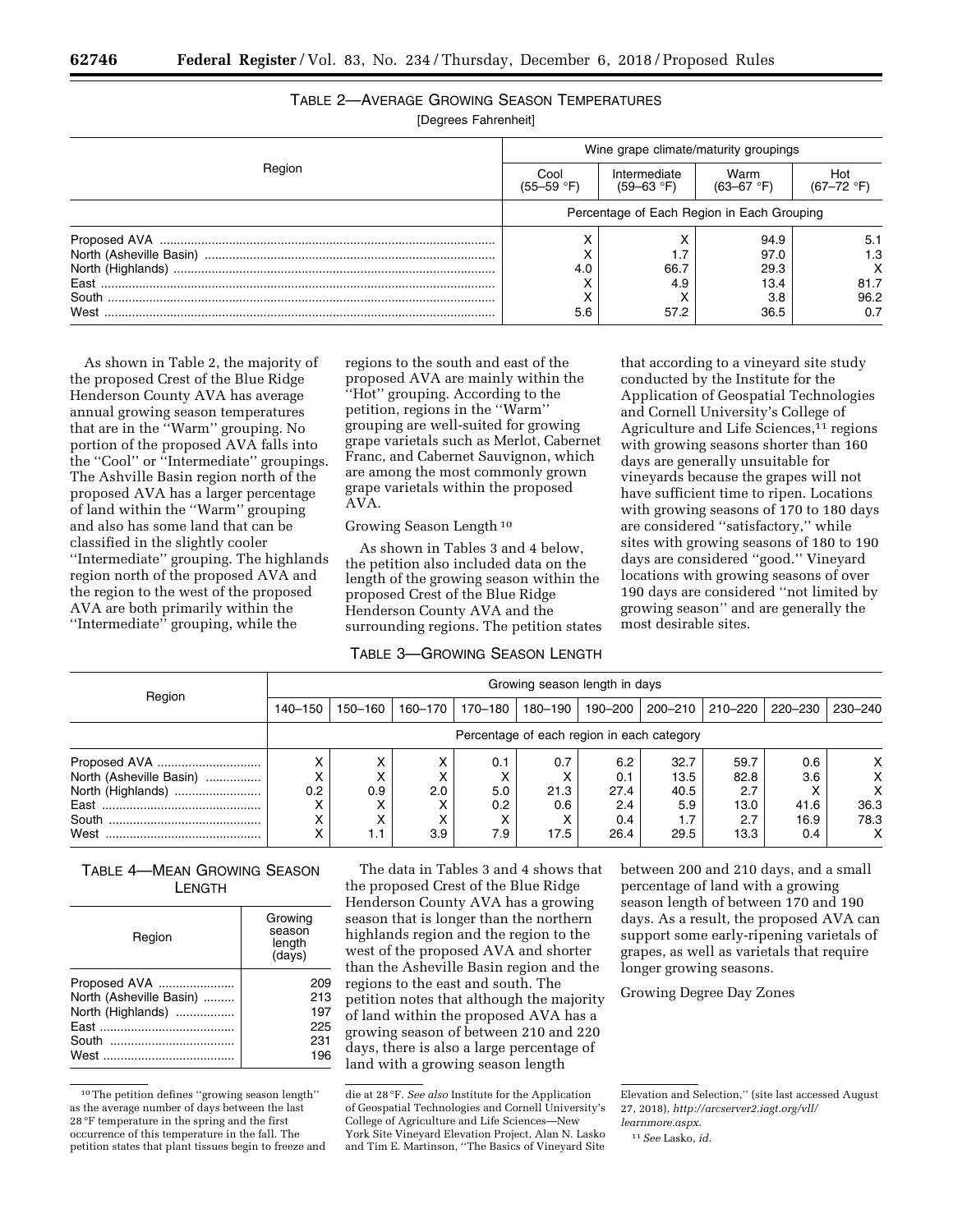As shown in Table 5 below, the petition also included an analysis of the growing degree day (GDD) zones 12 13

within the proposed AVA and the surrounding regions. GDD zones range

TABLE 5—GROWING DEGREE DAY REGIONS

from Zone I (coolest) to Zone V (warmest).

|        | Growing degree day regions                |         |          |         |        |  |  |
|--------|-------------------------------------------|---------|----------|---------|--------|--|--|
| Region | Zone I                                    | Zone II | Zone III | Zone IV | Zone V |  |  |
|        | Percentage of occurrence in each location |         |          |         |        |  |  |
|        | ı.З                                       | 18.1    | 77.5     | 3.1     |        |  |  |
|        |                                           | 6.6     | 89.7     | 3.7     |        |  |  |
|        | 43.6                                      | 46.2    | 10.1     | 0.1     |        |  |  |
|        | 2.3                                       | 6.0     | 11.0     | 34.0    | 46.7   |  |  |
|        |                                           | 0.9     | 2.8      | 4.0     | 92.3   |  |  |
|        | 46.6                                      | 36.6    | 16.0     | 0.7     | 0.1    |  |  |

As shown in Table 5, most of the proposed Crest of the Blue Ridge Henderson County AVA is classified as Zone III with GDD accumulations of between 3,001 and 3,500. The data supports the petition's assertion that the proposed AVA has a long, warm growing season that is cooler than the regions to the south and east of the Asheville Basin and warmer than the region to the west and the northern highlands region. The petition states that the two primary GDD zones found within the proposed AVA are suitable for growing both cooler-climate grapes such as Cabernet Sauvignon and Cabernet Franc as well as warmer-

climate grapes such as Sauvignon Blanc and Syrah.

#### Precipitation

Finally, the petition included information on the mean annual, growing season, and winter precipitation amounts for the proposed AVA and the surrounding regions for the period from 1980–2010. According to the petition, within the region of the proposed AVA, air moving inland from the southeastern Atlantic Ocean and the Gulf of Mexico drops its moisture along the mountainous elevations of the Blue Ridge Escarpment and the Eastern Continental Divide. As a result, precipitation amounts decrease as one moves from southeast to northwest through the region. Sufficient annual precipitation amounts are important to prevent vines from experiencing excessive heat and water stress.

The data shown below in Table 6 demonstrates that the proposed Crest of the Blue Ridge Henderson County AVA generally has higher mean annual precipitation amounts than the regions to the north and lower mean annual precipitation amounts than the regions to the east and south, which are within the Blue Ridge Escarpment. Although the data also suggests that the region to the west of the proposed AVA also has higher annual precipitation amounts than the proposed AVA, Figure 18 of the petition shows that the higher rainfall amounts are actually in the region to the southwest of the proposed AVA, where moist air from the Gulf of Mexico encounters high elevations, rather than in the region due west of the proposed AVA, which is in the rain shadow of the Eastern Continental Divide.

# TABLE 6—MEAN ANNUAL PRECIPITATION IN INCHES

| Region                  |      | Maximum | Mean |
|-------------------------|------|---------|------|
|                         | 45.  | 70.8    | 57.5 |
| North (Asheville Basin) | 36.4 | 50.5    | 42.6 |
| North (Highlands)       | 37.9 | 72.3    | 50.7 |
| Fast                    | 46.6 | 75.4    | 60.3 |
| South                   | 45.9 | 82.4    | 60.2 |
| West                    | 37.1 | 93.5    | 62.8 |

The petition states that is also important to consider the timing of the rainfall. For example, the petition states that during the growing season, excessive rainfall can cause excess vine and leaf growth, promote fungal disease, and attract insects, while too little rainfall can stress the vines and lead to

reduced photosynthesis, cell desiccation, and potential death of the vines. The petition also cites a study that found that the recommended growing season precipitation amount for vineyards in North Carolina is between 24 and 30 inches.14 The data shown below in Table 7 demonstrates that the

mean minimum growing season precipitation amount within the proposed AVA meets the minimum recommended amount. The mean growing season amount slightly exceeds the recommended precipitation amount.

<sup>12</sup>*See* Albert J. Winkler, *General Viticulture*  (Berkeley: University of California Press, 1974), pages 61–64. In the Winkler climate classification system, annual heat accumulation during the growing season, measured in annual GDDs, defines climatic regions. One GDD accumulates for each

degree Fahrenheit that a day's mean temperature is above 50 degrees F, the minimum temperature required for grapevine growth.

<sup>&</sup>lt;sup>13</sup> *Id.* In the Winkler scale, the GDD regions are defined as follows: Region I = less than 2,500 GDDs; Region II = 2,501–3,000 GDDs; Region III = 3,001–

<sup>3,500</sup> GDDs; Region IV = 3,501–4,000 GDDs; Region  $V =$  greater than  $4,000$  GDDs.

<sup>14</sup>Poling, E.B., 2006, ed., The North Carolina Winegrape Growers Guide: North Carolina State University, Department of Horticultural Sciences, page 41.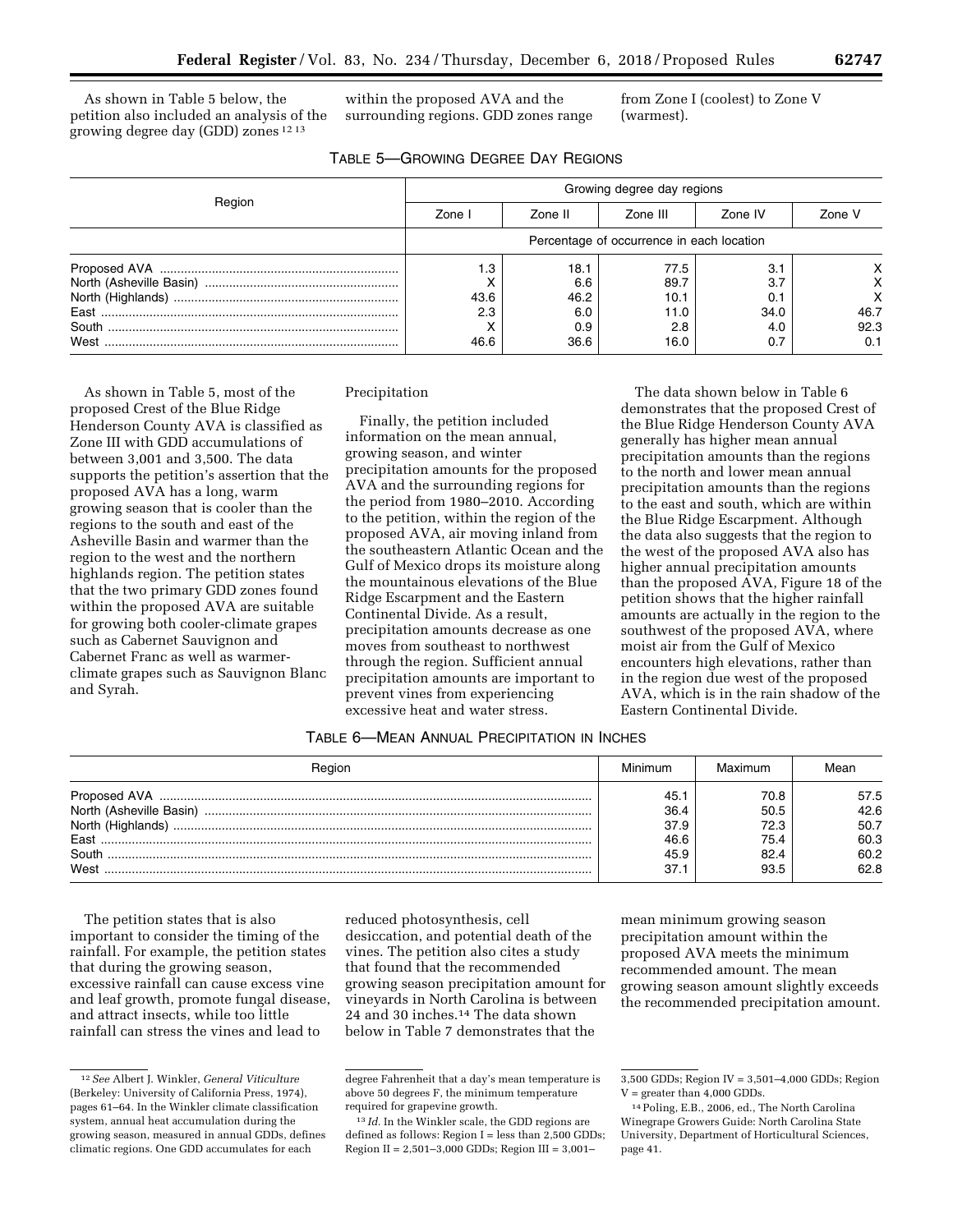| Region                                                                                                                                                                                                                                                                                                                                                                                                            | Minimum | Maximum | Леаn |
|-------------------------------------------------------------------------------------------------------------------------------------------------------------------------------------------------------------------------------------------------------------------------------------------------------------------------------------------------------------------------------------------------------------------|---------|---------|------|
| ${\color{red} 3.5mm} {\color{red} 1.5mm} {\color{red} 1.5mm} {\color{red} 1.5mm} {\color{red} 1.5mm} {\color{red} 1.5mm} {\color{red} 1.5mm} {\color{red} 1.5mm} {\color{red} 1.5mm} {\color{red} 1.5mm} {\color{red} 1.5mm} {\color{red} 1.5mm} {\color{red} 1.5mm} {\color{red} 1.5mm} {\color{red} 1.5mm} {\color{red} 1.5mm} {\color{red} 1.5mm} {\color{red} 1.5mm} {\color{red} 1.5mm} {\color{red} 1.5mm}$ | 27.1    | 40.9    | 33.2 |
| North (Asheville Basin)                                                                                                                                                                                                                                                                                                                                                                                           | 21.5    | 31.2    | 24.5 |
| North (Highlands)                                                                                                                                                                                                                                                                                                                                                                                                 | 22.2    | 42.3    | 28.7 |
| Fast                                                                                                                                                                                                                                                                                                                                                                                                              | 27.0    | 43.     | 30.2 |
| South                                                                                                                                                                                                                                                                                                                                                                                                             | 25.0    | 47.1    | 29.7 |
| West                                                                                                                                                                                                                                                                                                                                                                                                              | 21.9    | 51.C    | 34.4 |

# TABLE 7—MEAN GROWING SEASON PRECIPITATION IN INCHES

Finally, the petition states that it is also important to consider the winter precipitation amounts. Excessive precipitation during December, January, and February can delay bud break and vineyard pruning, leading to a later

harvest date and an increased risk that grapes will still be on the vine when the first fall frost occurs. The data listed in Table 8 below shows that the proposed AVA has a mean winter precipitation amount of 13.9 inches, which is

between the lower amounts of the regions to the north, east, and south and the higher amount of the region to the west.

| Reaior                                                                | Minimum                                   | Maximum                             | Mear                                |
|-----------------------------------------------------------------------|-------------------------------------------|-------------------------------------|-------------------------------------|
| North (Asheville Basin)<br>North (Highlands)<br>Fast<br>South<br>West | 10.6<br>8.4<br>8.9<br>10.9<br>12.0<br>8.9 | 12.0<br>18.6<br>18.<br>20.9<br>24.5 | 13.9<br>9.7<br>12.5<br>13.4<br>16.0 |

## *Summary of Distinguishing Features*

In summary, the evidence provided in the petition indicates that the elevation and climate of the proposed Crest of the Blue Ridge Henderson County AVA distinguish it from the surrounding regions in each direction. The proposed AVA has elevations that are generally higher than those of the regions to the south and east and in the Asheville Basin to the north, and lower than those of the northern highlands region and the region to the west. The proposed AVA also has a moderate climate that slightly differs from the climate in the Asheville Basin to the north, is cooler than the regions to the south and east and warmer than the region to the west and the northern highlands. Finally, annual precipitation amounts in the proposed AVA are generally lower than amounts in the regions to the south, west, and east and higher amounts than the highlands and Asheville Basin regions to the north.

# **TTB Determination**

TTB concludes that the petition to establish the approximately 215-square mile Crest of the Blue Ridge Henderson County AVA merits consideration and public comment, as invited in this proposed rule.

## **Boundary Description**

See the narrative description of the boundary of the petitioned-for AVA in the proposed regulatory text published at the end of this proposed rule.

## **Maps**

The petitioner provided the required maps, and they are listed below in the proposed regulatory text.

#### **Impact on Current Wine Labels**

Part 4 of the TTB regulations prohibits any label reference on a wine that indicates or implies an origin other than the wine's true place of origin. For a wine to be labeled with an AVA name, at least 85 percent of the wine must be derived from grapes grown within the area represented by that name, and the wine must meet the other conditions listed in § 4.25(e)(3) of the TTB regulations  $(27 \text{ CFR } 4.25(e)(3))$ . If the wine is not eligible for labeling with an AVA name and that name appears in the brand name, then the label is not in compliance and the bottler must change the brand name and obtain approval of a new label. Similarly, if the AVA name appears in another reference on the label in a misleading manner, the bottler would have to obtain approval of a new label. Different rules apply if a wine has a brand name containing an AVA name that was used as a brand name on a label approved before July 7, 1986. See  $\S 4.39(i)(2)$  of the TTB regulations (27  $CFR$  4.39(i)(2)) for details.

If TTB establishes this proposed AVA, its name, ''Crest of the Blue Ridge Henderson County,'' will be recognized as a name of viticultural significance

under § 4.39(i)(3) of the TTB regulations (27 CFR 4.39(i)(3)). The text of the proposed regulation clarifies this point. Consequently, if this proposed rule is adopted as a final rule, wine bottlers using the name ''Crest of the Blue Ridge Henderson County'' in a brand name, including a trademark, or in another label reference as to the origin of the wine, would have to ensure that the product is eligible to use the AVA name as an appellation of origin. TTB is not proposing to designate either ''Crest of the Blue Ridge,'' standing alone, or ''Blue Ridge,'' standing alone, as terms of viticultural significance because the Blue Ridge Mountains and the ridgeline that forms the crest of the mountains both cover a multi-State area that is significantly larger than the region of the proposed AVA, which is located entirely within Henderson County, North Carolina. Therefore, wine bottlers using either ''Crest of the Blue Ridge,'' standing alone, or ''Blue Ridge,'' standing alone, in a brand name or in another label reference on their wines would not be affected by the establishment of this proposed AVA.

#### **Public Participation**

## *Comments Invited*

TTB invites comments from interested members of the public on whether it should establish the proposed AVA. TTB is also interested in receiving comments on the sufficiency and accuracy of the name, boundary, soils,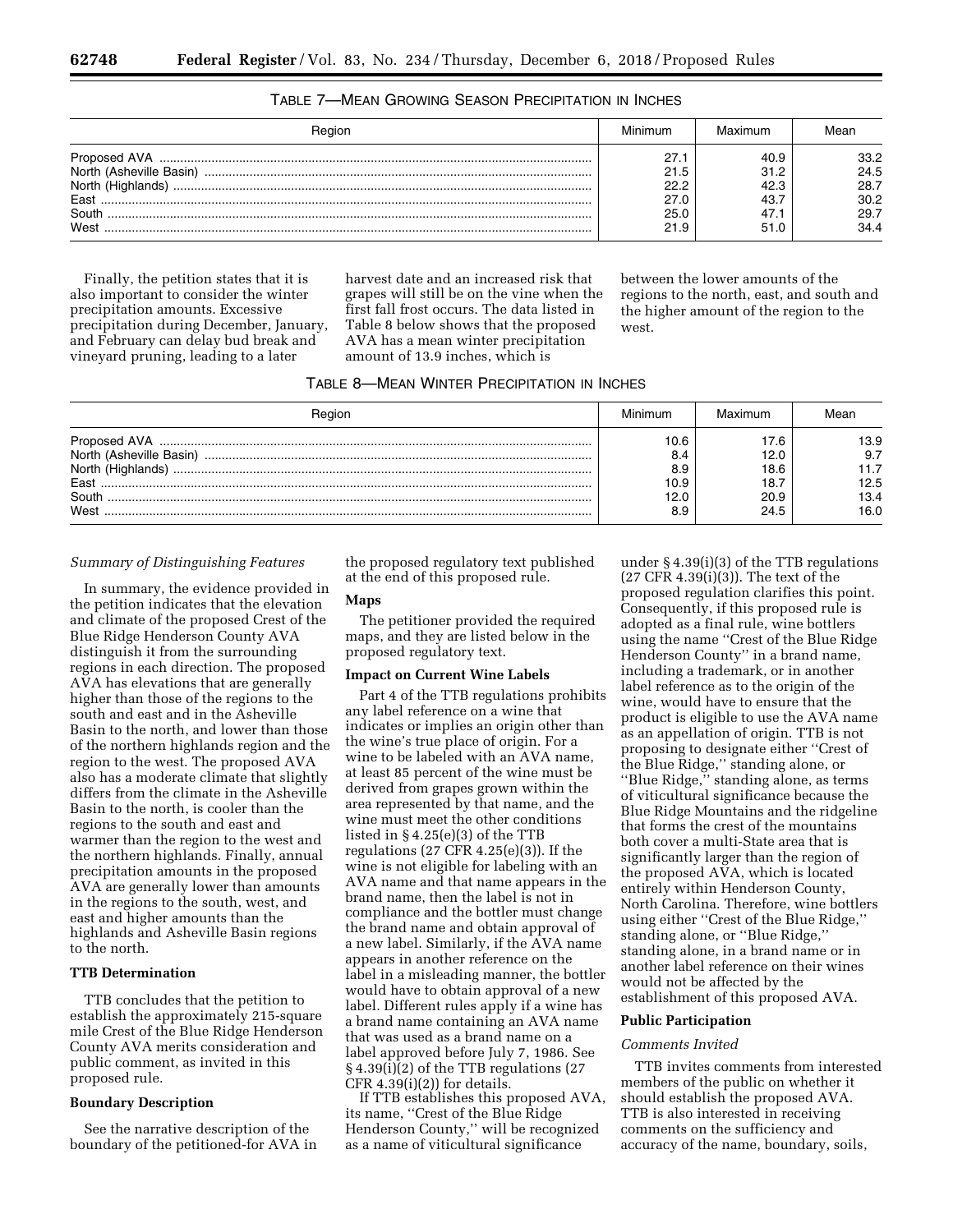climate, and other required information submitted in support of the petition. Please provide any available specific information in support of your comments.

Because of the potential impact of the establishment of the proposed Crest of the Blue Ridge Henderson County AVA on wine labels that include the term ''Crest of the Blue Ridge Henderson County,'' as discussed above under Impact on Current Wine Labels, TTB is particularly interested in comments regarding whether there will be a conflict between the proposed area name and currently used brand names. If a commenter believes that a conflict will arise, the comment should describe the nature of that conflict, including any anticipated negative economic impact that approval of the proposed AVA will have on an existing viticultural enterprise. TTB is also interested in receiving suggestions for ways to avoid conflicts, for example, by adopting a modified or different name for the AVA.

#### *Submitting Comments*

You may submit comments on this proposed rule by using one of the following three methods (please note that TTB has a new address for comments submitted by U.S. Mail):

• *Federal e-Rulemaking Portal:* You may send comments via the online comment form posted with this proposed rule within Docket No. TTB– 2018–0009 on ''*Regulations.gov*,'' the Federal e-rulemaking portal, at *[https://](https://www.regulations.gov) [www.regulations.gov.](https://www.regulations.gov)* A direct link to that docket is available under Notice No. 178 on the TTB website at *[https://](https://www.ttb.gov/wine/wine-rulemaking.shtml)  [www.ttb.gov/wine/wine](https://www.ttb.gov/wine/wine-rulemaking.shtml)[rulemaking.shtml.](https://www.ttb.gov/wine/wine-rulemaking.shtml)* Supplemental files may be attached to comments submitted via *Regulations.gov*. For complete instructions on how to use *Regulations.gov*, visit the site and click on the ''Help'' tab.

• *U.S. Mail:* You may send comments via postal mail to the Director, Regulations and Rulings Division, Alcohol and Tobacco Tax and Trade Bureau, 1310 G Street NW, Box 12, Washington, DC 20005.

• *Hand Delivery/Courier:* You may hand-carry your comments or have them hand-carried to the Alcohol and Tobacco Tax and Trade Bureau, 1310 G Street NW, Suite 400, Washington, DC 20005.

Please submit your comments by the closing date shown above in this proposed rule. Your comments must reference Notice No. 178 and include your name and mailing address. Your comments also must be made in English, be legible, and be written in language acceptable for public

disclosure. TTB does not acknowledge receipt of comments, and TTB considers all comments as originals.

In your comment, please clearly indicate if you are commenting on your own behalf or on behalf of an association, business, or other entity. If you are commenting on behalf of an entity, your comment must include the entity's name, as well as your name and position title. If you comment via *Regulations.gov*, please enter the entity's name in the ''Organization'' blank of the online comment form. If you comment via postal mail or hand delivery/courier, please submit your entity's comment on letterhead.

You may also write to the Administrator before the comment closing date to ask for a public hearing. The Administrator reserves the right to determine whether to hold a public hearing.

## *Confidentiality*

All submitted comments and attachments are part of the public record and subject to disclosure. Do not enclose any material in your comments that you consider to be confidential or inappropriate for public disclosure.

## *Public Disclosure*

TTB will post, and you may view, copies of this proposed rule, selected supporting materials, and any online or mailed comments received about this proposal within Docket No. TTB–2018– 0009 on the Federal e-rulemaking portal, *Regulations.gov*, at *[https://](https://www.regulations.gov) [www.regulations.gov.](https://www.regulations.gov)* A direct link to that docket is available on the TTB website at *[https://www.ttb.gov/wine/](https://www.ttb.gov/wine/wine-rulemaking.shtml)  [wine-rulemaking.shtml](https://www.ttb.gov/wine/wine-rulemaking.shtml)* under Notice No. 178. You may also reach the relevant docket through the *Regulations.gov* search page at *[https://](https://www.regulations.gov) [www.regulations.gov.](https://www.regulations.gov)* For information on how to use *Regulations.gov*, click on the site's ''Help'' tab.

All posted comments will display the commenter's name, organization (if any), city, and State, and, in the case of mailed comments, all address information, including email addresses. TTB may omit voluminous attachments or material that the Bureau considers unsuitable for posting.

You may also view copies of this proposed rule, all related petitions, maps and other supporting materials, and any electronic or mailed comments that TTB receives about this proposal by appointment at the TTB Information Resource Center, 1310 G Street, NW, Washington, DC 20005. You may also obtain copies at 20 cents per 8.5- x 11 inch page. Please note that TTB is unable to provide copies of USGS maps

or any similarly-sized documents that may be included as part of the AVA petition. Contact TTB's Regulations and Rulings Division at the above address, by email at *[https://www.ttb.gov/](https://www.ttb.gov/webforms/contact_RRD)  [webforms/contact](https://www.ttb.gov/webforms/contact_RRD)*\_*RRD.*shtm, or by telephone at 202–453–1039, ext. 175, to schedule an appointment or to request copies of comments or other materials.

#### **Regulatory Flexibility Act**

TTB certifies that this proposed regulation, if adopted, would not have a significant economic impact on a substantial number of small entities. The proposed regulation imposes no new reporting, recordkeeping, or other administrative requirement. Any benefit derived from the use of an AVA name would be the result of a proprietor's efforts and consumer acceptance of wines from that area. Therefore, no regulatory flexibility analysis is required.

#### **Executive Order 12866**

It has been determined that this proposed rule is not a significant regulatory action as defined by Executive Order 12866 of September 30, 1993. Therefore, no regulatory assessment is required.

#### **Drafting Information**

Karen A. Thornton of the Regulations and Rulings Division drafted this proposed rule.

# **List of Subjects in 27 CFR Part 9**

Wine.

# **Proposed Regulatory Amendment**

For the reasons discussed in the preamble, TTB proposes to amend title 27, chapter I, part 9, Code of Federal Regulations, as follows:

# **PART 9—AMERICAN VITICULTURAL AREAS**

■ 1. The authority citation for part 9 continues to read as follows:

**Authority:** 27 U.S.C. 205.

#### **Subpart C—Approved American Viticultural Areas**

■ 2. Subpart C is amended by adding  $§ 9.$  to read as follows:

#### **§ 9.**ll **Crest of the Blue Ridge Henderson County.**

(a) *Name.* The name of the viticultural area described in this section is ''Crest of the Blue Ridge Henderson County''. For purposes of part 4 of this chapter, ''Crest of the Blue Ridge Henderson County'' is a term of viticultural significance.

(b) *Approved maps.* The nine United States Geological Survey (USGS)